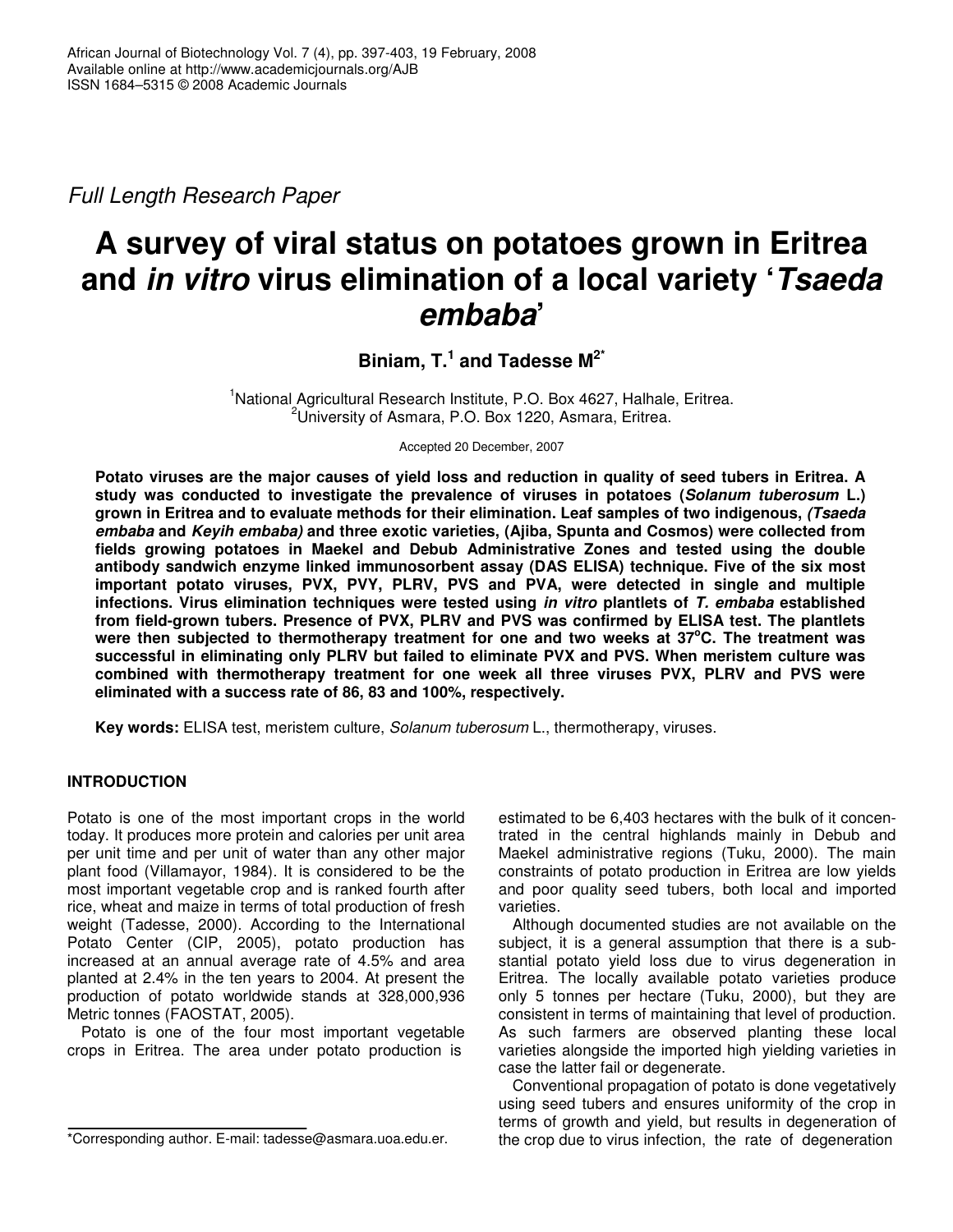varying from place to place and from cropping season to cropping season (Tadesse, 2000). The viruses are transmitted through different ways including through planting infected tubers. If the seed stock is not maintained well or frequently replaced with fresh ones, the virus infiltration can reach up to 100% in 3 - 4 successive crop seasons resulting in almost half or one third yields (Khurana et al., 2001). This is the major problem faced by seed producers.

Conventional seed multiplication methods take a long time and are prone to virus problems. Thermotherapy combined with micro-propagation using apical meristem culture is one of the techniques widely used nowadays to obtain clean potato planting materials (Khurana et al., 2001). It is, therefore, prudent to identify the high yielding local varieties which are adapted to the growing conditions of the country and study the types of viruses that are prevalent in them. Such varieties can be freed from pathogens and be used in seed cleaning and supply schemes instead of importing exotic varieties with poor adaptability to the local conditions.

This study, therefore, aims at identifying the types of potato viruses present in Eritrea and in establishing a mechanism of eliminating them using *in vitro* thermotherapy combined with meristem culture, thereby producing a collection of healthy potato plantlets of the most commonly grown varieties.

#### **MATERIALS AND METHODS**

The study consisted of two parts. The first part was the survey of viruses in potatoes grown in Eritrea and the second part dealt with testing techniques for eliminating the viruses.

#### **Collection of leaf samples**

Leaf samples were collected from potato producing fields from four villages (*Shiketi, Sheka wedi Bisrat, Adi Mongonti* and *Kudo Felassi*) in Debub Administrative Zone and five villages (*Adi Sheka, Quazen, Dekemhare, Geshnashim* and *Serejeka*) in Maekel Administrative Zone. Out of the 40 samples collected, 23 were from Debub and 17 from Maekel Administrative Zones. Two of the samples were taken from farms in Halhale involved in a seed multiplication pilot project initiated by the National Agricultural Research Institute (NARI). In all the cases information about the variety, source of the seeds, the number of generations the potato was being used for and other relevant information were collected from the farmers by conducting informal interviews. Five varieties including two local (*T. embaba* and *Keyih embaba),* and three exotic varieties (Ajiba, Cosmos and Spunta) were sampled.

Leaves of symptomatic and asymptomatic potato plants were collected, labeled and placed in plastic bags. A sample consisted of 10 to 14 leaves taken from five to seven plants in the same field, two leaves per plant, one from the upper and another from the lower part of the plant. The collected samples were kept in an ice box and placed in a refrigerator for overnight storage within the same afternoon and assayed for viruses the next day. The test for virus infection was done using the double antibody sandwich ELISA (DAS-ELISA) method described by Clark and Adams (1977). The samples were tested for presence of the six most important potato viruses PVX, PVY, PLRV, PVS, PVM and PVA using ELISA kits from Bioreba AG, Switzerland.

#### *In vitro* **plant establishment**

Sprouted tubers were used as sources of explants for *in vitro* establishment of the plantlets. The sprouts were cut into small pieces of approximately 3 - 4 cm containing three to four nodes and surface sterilized by washing under running tap water for 30 min followed by dipping in 70% ethanol for 5 s. The explants were then immersed in a 1% sodium hypochlorite solution with three drops of a wetting agent (Teepol) for 15 min in a glass jar. The bottle was shaken continuously to increase the contact between the explants and the sodium hypochlorite solution. After 15 min, the explants were rinsed with sterile distilled water (SDW) for 5 min and then soaked in a 3% kohrsolin solution (Glutaraldehyd, N,N'-bis- [hydroxymethyl Urea from Bode Chemie, Hamburg) for 15 min and shaken continuously. After the second wash, the explants were rinsed in sterile distilled water 3 times for 5 min each. The surface sterilized explants were then cut into single nodal segments and cultured in sterilized 25 x 150 mm culture tubes containing 12 ml solidified CMS medium (Lê and Collet, 1985) with 2% sucrose and 6.5% agar, one explant per tube. The culture tubes were covered with plastic caps and kept in a growth chamber for 3 to 4 weeks at  $20/18^{\circ}$ C day/night temperatures and 16 h photoperiod supplied with Osram L fluorescent tubes with a photosynthetic photon flux of approximately 55  $\mu$ mol/m<sup>2</sup>/s.

The established *in vitro* plantlets were then subcultured every 3 to 4 weeks using single node cuttings to build up the stock plants necessary for the experiment. Only nodes in the middle parts of the plantlets were used. The top parts of the subcultured plants were discarded, while the bottom parts were kept for ELISA testing.

#### **Virus detection**

Out of the total number of established *in vitro* plantlets, 32 mother plants were selected for sub culturing to increase the stock of plant material for the experiment. The mother plants, from which subcultures were obtained, were tested for the presence of viruses using the DAS-ELISA method mentioned above.

#### **Thermotherapy**

Thermotherapy was conducted on the initial *in vitro* established stock plants at 37°C and 16 h photoperiod (Lê and Collet, 1985) for one, two, three and four weeks. Twenty plantlets were used per treatment and the percentage of survival of the plants was calculated at the end of the treatment. The surviving plantlets were subcultured to obtain enough plant material for ELISA testing. One of the progeny of each plant was taken as a representative of the mother plant and used for ELISA test. The rate of success in removing the viruses that were present prior to the application of the heat treatment was determined by comparing the percentages of plants freed from viruses in each treatment duration and combination.

#### **Meristem excision**

Meristems were excised from *in vitro* plants, which had been exposed to thermotherapy for 1 week and 2 weeks as well as from the untreated plants kept as a control. Meristems were not isolated from plants treated for 3 and 4 weeks thermotherapy since none of the plants survived the treatment. Apical meristems, with one or two leaf primordia, were excised using hypodermic needles with a diameter of approximately 0.5 mm that had been supplied for insulin injections. The excised meristems were cultured in Petri dishes containing regeneration medium consisting of basal MS medium (Murashige and Skoog, 1962) with vitamins (2 mg litre<sup>-1</sup>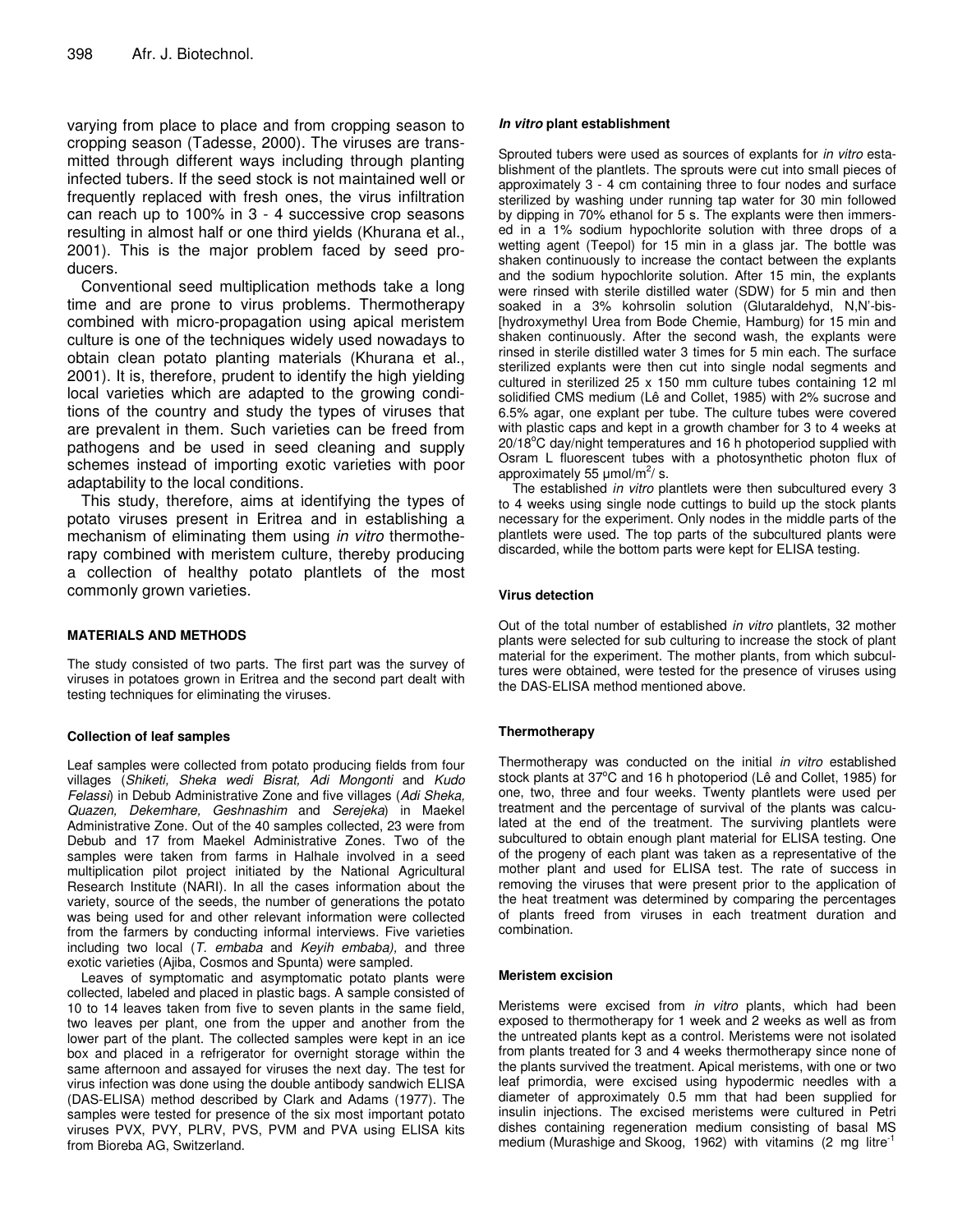| Virus type  | Infected samples |              |              |                       |  |
|-------------|------------------|--------------|--------------|-----------------------|--|
|             | <b>Maekel</b>    | <b>Debub</b> | <b>Total</b> | % of infected samples |  |
| <b>PVX</b>  | 13 (68 %)        | 6(32%)       | 19           | 48                    |  |
| <b>PVY</b>  | 8(40%)           | 12 (60%)     | 20           | 50                    |  |
| <b>PLRV</b> | 14 (44%)         | 18 (56%)     | 32           | 80                    |  |
| <b>PVS</b>  | 13 (59%)         | 9(41%)       | 22           | 55                    |  |
| <b>PVM</b>  | $0(0\%)$         | $0(0\%)$     | 0            |                       |  |
| <b>PVA</b>  | $(50\%)$         | 7 (50%)      | 14           | 35                    |  |

**Table 1.** Potato virus incidence in Maekel and Debub Administrative zones.

glycine, 100 mg litre<sup>-1</sup> myo-inositol, 0.50 mg litre<sup>-1</sup> nicotinic acid, 0.50 mg litre<sup>-1</sup> pyridoxine HCl and 0.10 mg litre<sup>-1</sup> thiamine HCl), 2% sucrose and 6.5% agar supplemented with  $N^6$  Benzyladenine (BA) at a rate of 0.01 mg litre<sup>-1</sup>. The Petri dishes were sealed with parafilm and placed in growth shelves at 27/20°C day/night temperature regime in a 16 h photoperiod supplied with Philips TLD fluorescent tubes with a photosynthetic photon flux of approximately 55 µmol/m<sup>2</sup>/ s.

The plant tips were used for meristem excision while the middle parts were used for subculturing as it was necessary to provide sufficient plant material for both ELISA testing and maintaining stock of plant material at the end of each treatment. Another advantage of this procedure is the possibility of comparing the effects of each treatment on the same plant.

Mericlones, (i.e. regenerated meristem derived plantlets) were subcultured by making micro-cuttings with at least 1 - 3 nodes per explant and transferring them to 25 x 150 mm culture tubes containing CMS medium without growth regulators. The subcultures were kept under a controlled environment in a growth chamber at 27/20°C day/night temperature and a 16 h photoperiod supplied with Osram L fluorescent tubes with a photosynthetic photon flux of approximately 55  $\mu$ mol/m<sup>2</sup>/s. When the mericlone subcultures attained sufficient growth, one plantlet per line was assayed for virus by the DAS-ELISA protocol to determine the rate of success of virus eradication in the respective treatment combinations.

# **RESULTS AND DISCUSSION**

# **Virus occurrence**

Of all the 40 samples taken, 95% tested positive for one or multiple virus infections. Five of the six major potato viruses assayed for, PVX, PVY, PLRV, PVS and PVA were detected in both Maekel and Debub Administrative Zones (Table 1). With the exception of Halhale, where only PLRV was encountered, the other sites had at least three of the five viruses detected showing a wide distribution of the five potato viruses.

Only two fields, one in Shiketi and the other in Halhale, tested negative for all the assayed viruses. One of these two fields was planted with newly imported healthy seed tubers and the other with a second generation seed obtained from the National Agricultural Research Institute (NARI) seed multiplication project.

The most prevalent virus in the areas surveyed was potato leaf roll virus (PLRV), which was found as either single or multiple virus infection in 80% of the samples. It

was followed by PVS, PVY, PVX and PVA. PVM was not detected in any of the samples. The high prevalence of PLRV in potato production is of great concern. PLRV is one of the three most important potato viruses in terms of yield reduction (Salazar, 2006).

Several factors may have contributed to the widespread occurrence of these viruses in Eritrea. Most prominent among them is the continuous recycling of old seeds without replenishment. In the absence of well established healthy seed multiplication and distribution systems, the farmers resort to selecting seeds from current season crops of ware potato or using left over tubers from the market. These seeds are the smallest tubers with little or no market value as ware potato (Tuku, 2000). This practice of using small sized tubers left over from the ware potato crop, in addition to providing the means of easy spread for viruses from one region to the other, may also be contributing to the high prevalence of PLRV, since PLRV was reported to cause production of a high proportion of small sized tubers (Mih and Atiri, 2006).

# **Multiple infections**

The incidence of multiple virus infections was high. Different combinations of two, three, four and five viruses were found in 72.5% of all the samples and 25% of the samples involved multiple infections of four and five viruses. With the exception of one sample of third generation Ajiba, all the samples that had combinations of multiple virus infections, (3 to 5 viruses) were of local varieties. These local varieties have been cultivated for many successive generations which create conditions favourable for virus build up (Khurana et al., 2001). Hence it is not surprising to find high level of virus incidence in the local varieties. Given this high incidence of multiple infections in the fields planted with the local varieties, new infections on the first generation seeds can be expected. That is in fact what was observed in the survey. The implication is that the old degenerated seed stocks may represent a massive reservoir of viruses that act as constant sources of inoculum to new healthy seed stocks.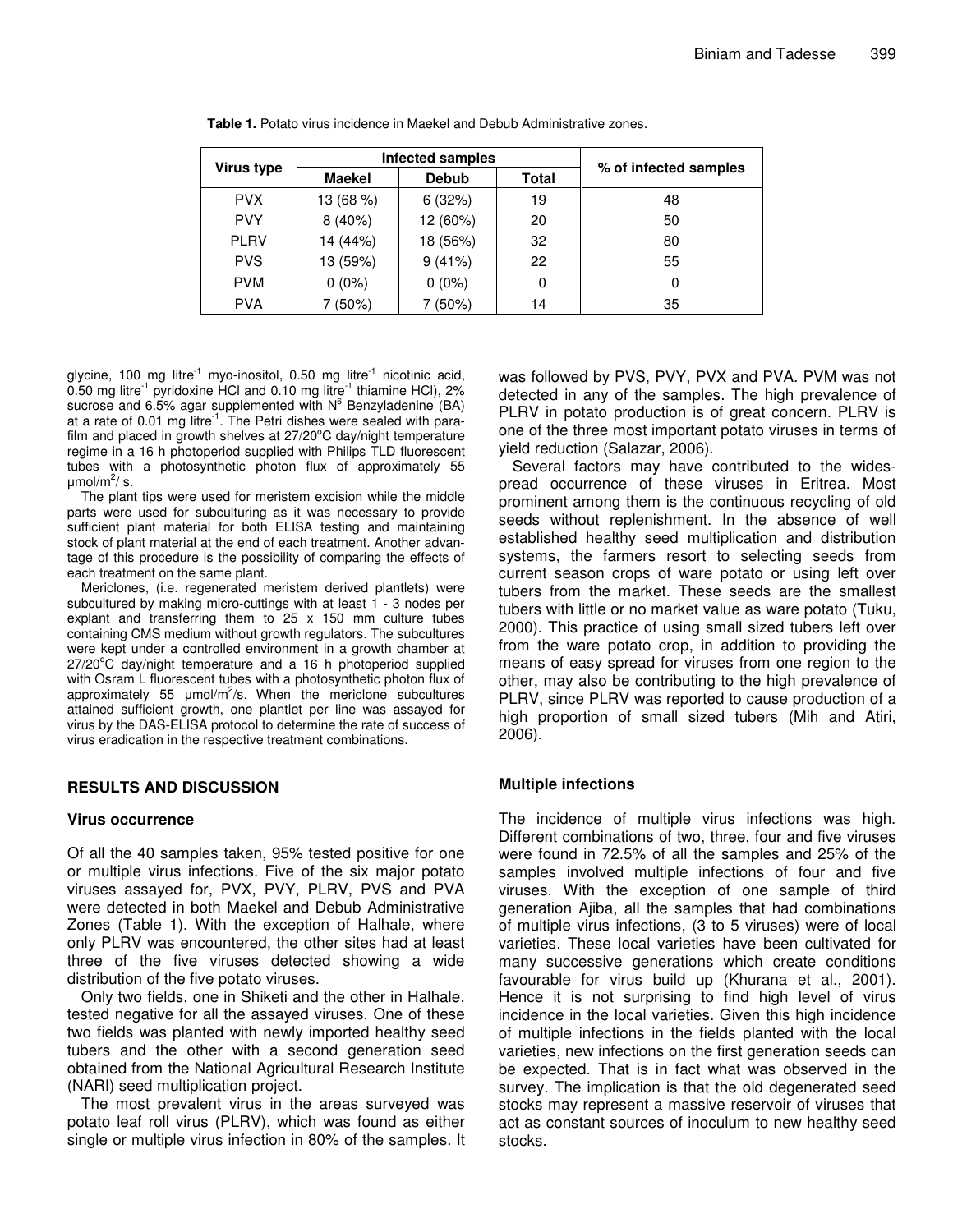| <b>Viruses</b>     | <b>Number of Plantlets</b><br>tested | Number of plantlets that tested<br>positive | % of plantlets that tested<br>positive |
|--------------------|--------------------------------------|---------------------------------------------|----------------------------------------|
| <b>PVX</b>         | 32                                   | 32                                          | 100                                    |
| <b>PLRV</b>        | 32                                   | 30                                          | 94                                     |
| <b>PVS</b>         | 32                                   |                                             | 22                                     |
| $PVX + PLRV$       | 32                                   | 25                                          | 78                                     |
| $PVX + PVS$        | 32                                   |                                             | 6                                      |
| $PVX + PLRV + PVS$ | 32                                   |                                             | 16                                     |

**Table 2.** Summary of serological test (DAS-ELISA) of the established *in vitro* plantlets.





**Figure 1***. In vitro* potato plants (cv *Tsaeda embaba*) at the end of thermotherapy of 1 week (a) and 2 weeks (b)

# **Initial virus detection results**

Results of the ELISA test on the initial *in vitro* plants used for the experiment showed that all the plants were infected with a combination of either two or three viruses (Table 2).

# **Thermotherapy**

Results of the heat treatment revealed that, plant survival rate decreased from 90% at the end of the first week to 55% after two weeks and to 0% at the end of the third week. Even at one week, the high temperature treatment had a severe effect on the development of the *in vitro* plants (Figure 1a). Rapid proliferation of branches was observed in some of the plants. All the branches and leaves turned upwards and most of the plants assumed a compact stance with leaves chlorotic at the edges. At the end of two weeks, most of the leaves were completely dehydrated and were growing almost vertically and closely hugging the stems (Figure 1b). The leaves may have acted as protective covers over the emerging buds, protecting them from excessive moisture loss.

All the surviving plants produced meristems. Meristem excision was much more difficult with the plants treated for two weeks because the degree of dehydration was so high that the meristems were small in size. In addition

they tended to stick to the needles during the excision procedure.

The duration of treatment in this study was shorter when compared to work done by others. But the method of application of the heat treatment was different. These workers used either alternating high and lower temperatures (Mellor and Stace-Smith, 1970); or maintained a lower constant temperature (Brown et al., 1988; Faccioli and Colombarini, 1996).

# **Meristem regeneration**

The proportion of mericlones that regenerated to plantlets was different for the three groups of plants (Table 3). The proportion of meristems that regenerate to give plantlets is mostly low (Griffiths, et al., 1990). The size of the explant, culture condition, amount of damage inflicted upon the meristem are factors that determine the regeneration of meristems, and that was the case in this experiment as well.

Development of the healthy mericlones was rapid. The time from the meristem excision to transferring the plantlets capable to grow on CMS medium was on average 38 days (5.4 weeks). The time it took for the meristems to attain a size large enough for microcutting and transferring to regular CMS medium varied from plant to plant. Seven out of the nine mericlones derived from plants heat treated for one week were transferred to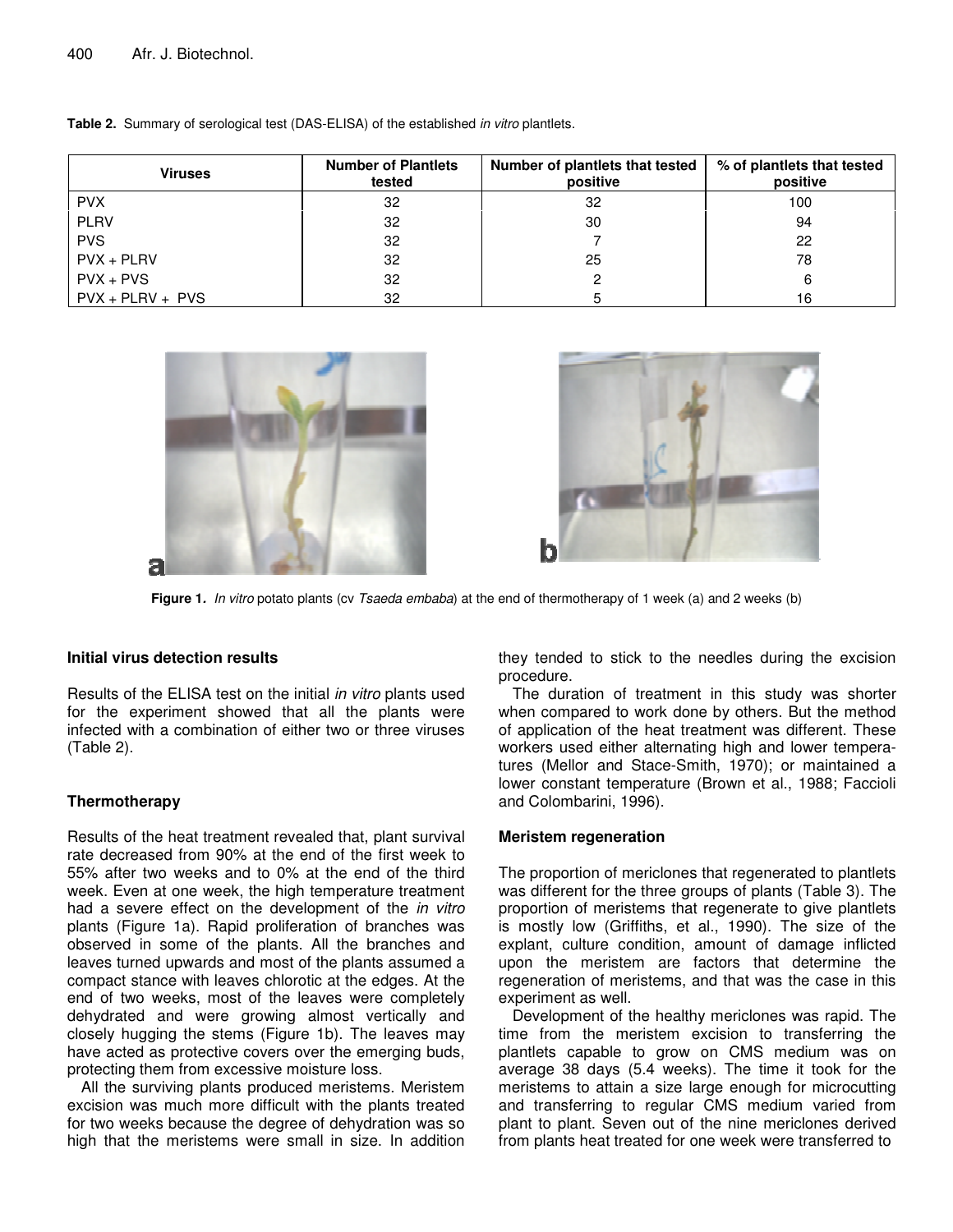| <b>Treatment</b>            | No. of meristems<br>excised | No. of meristems<br>regenerated | % of meristems<br>regenerated |
|-----------------------------|-----------------------------|---------------------------------|-------------------------------|
| Untreated                   | 20                          |                                 | 35                            |
| Thermotherapy for one week  | 20                          |                                 | 45                            |
| Thermotherapy for two weeks |                             |                                 | 36                            |

**Table 3.** The proportion of meristems of *"Tsaeda embaba"* regenerated in the different thermotherapy treatments.

**Table 4.** Number of virus-free *Tsaeda embaba* plants produced at different treatments for the various viruses (numbers in brackets indicate percentages of virus free plants).

| <b>Treatments</b> | <b>PVX</b><br><b>PVS</b> |              | <b>PLRV</b>  |
|-------------------|--------------------------|--------------|--------------|
| 1 week HT         | 0/15(0%)                 | 0/5(0%)      | 8/15(53%)    |
| 2 week HT         | $0/11(0\%)$              | $0/3(0\%)$   | 10/11 (91%)  |
| 1 week $HT + MC$  | 6/7(86%)                 | $2/2$ (100%) | $5/6$ (83%)  |
| 2 week $HT + MC$  | 1/4(25%)                 | $1/1(100\%)$ | 4/4 (100%)   |
| MC.               | 0/5(0%)                  | $1/3$ (33%)  | $6/6$ (100%) |

 $HT = Heat treatment$ ; MC = Meristem culture.

CMS medium in five weeks. This is a rather fast rate of growth when compared to other works reported in literature (Salazar and Jayasinghe, 2006). The rapid rate of development of the mericlones may be due to the high temperature at which they were cultured. Pennazio and Vecchiati (1978) reported that meristems cultured at  $30^{\circ}$ C developed to rooted plantlets in 50 days, whereas meristems kept at 24°C required 90 days to reach that stage of development. They attributed the rapid development of the meristems to the high temperature at which they were cultured. In this experiment the meristems were cultured at a 16 hour photoperiod and 27/20°C (day/night) temperature regime.

# **Virus eradication**

The plantlets were tested for the presence of viruses and the results are given in Table 4. PLRV was eradicated with heat treatment alone. The proportion of eradication of PLRV increased with the increase in the treatment period. The effects of the one-week and two-week heat treatments on PLRV observed in this experiment are in agreement with results of other authors. Fernow et al. (1962) eliminated PLRV by heat treatment of potato tubers prior to planting. The success rate increased with the increase in duration of treatment. Thirumalachar (1954) reported natural elimination of PLRV in potatoes stored in rural stores in summer at temperatures that can reach 36°C.

Heat treatment alone did not remove PVX and PVS from any of the plants subjected to one and two week duration of thermotherapy. The results confirm the findings of Stace-Smith and Mellor (1968) who found both PVX and PVS to be very stable and difficult to remove from potato plants by thermotherapy alone.

The combination of thermotherapy and meristem culture gave the best result by eliminating all three viruses at the same time (Table 4). The results of the ELISA test of mericlones derived from plants subjected to one week thermotherapy showed 86% and 83% success rate in eliminating PVX and PLRV respectively and 100% eradication of PVS (Table 4). When the treatment duration was extended, the resulting number of virus free plants decreased due to the low survival rate of the plants.

The rate of PVX elimination was lower from plants treated for two weeks prior to meristem excision than from plants treated for only one week. This may be due to the difficulty in excising the meristems after prolonged exposure to the high temperature. The extreme dehydration made the meristem excision very difficult and larger parts of the surrounding tissue containing viral particles may have been included. Consequently the percentage of virus free plants subjected to two weeks thermotherapy before meristem excision was lower. None of the mericlones derived from control plants which were not subjected to thermotherapy were free of all three viruses. Although there was a100% eradication of PLRV, there was only a 33% success rate of removing PVS while PVX was still present in all of the mericlones.

These results support previous works which have found a combination of thermotherapy and meristem culture to give the best results (Sip, 1972: Brown et al.*,* 1988). In most reports the success rate in eliminating PVX and PVS from infected plants has been low. Meristem culture alone has yielded very low results because the two viruses have the capacity to invade the meristem tissue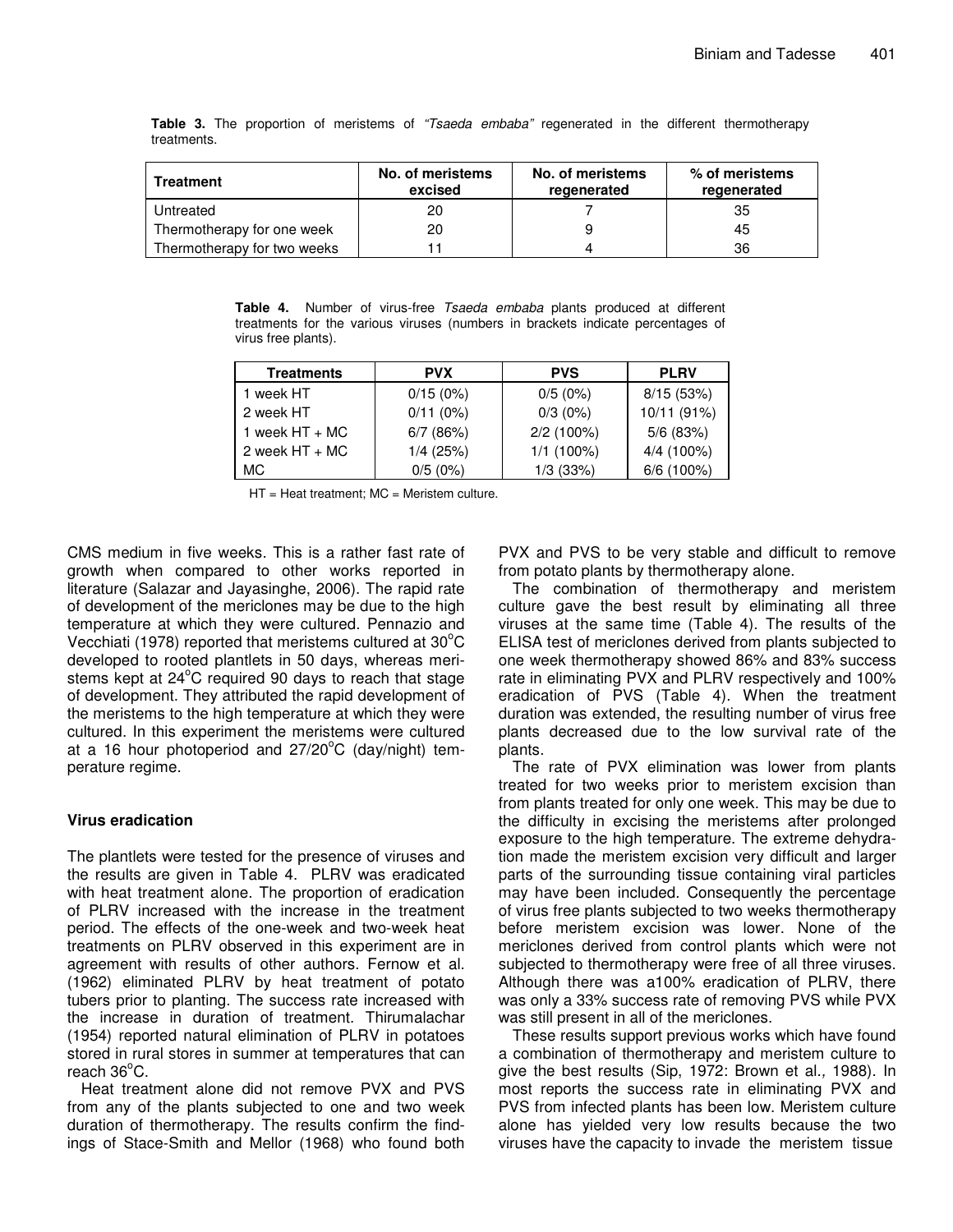itself (Pennazio and Redolfi, 1974; Faccioli and Rubies-Autonell, 1982). Thermotherapy alone has failed for the most part because of the heat stable nature of different strains of the viruses (Mellor and Stace-Smith, 1970). The method that is reported to give the highest rate of success in the elimination of PVX and PVS is a combination of the two methods.

Although the duration of heat treatment in this experiment was short, the success rate in eliminating PLRV, PVX and PVS was high. The results confirm earlier work by Lê and Collet (1985) which showed that treating plants under constant high temperature for short periods is effective in eliminating even the most difficult viruses PVX and PVS. The temperature used in the present experiment (37°C) was slightly lower than that used by Lê and Collet (1985). But the results obtained were comparable in terms of the total number of virus-free plants obtained. These initial results confirm the effectiveness of the combined treatment of thermotherapy and meristem culture on the local variety *T. embaba.*

# **Conclusion**

The results of the survey give an insight on the occurrence of five of the six major potato viruses in the main potato producing parts of Eritrea. The study has also shown the prevalence of PLRV, which was detected in all the sites where samples were taken. The detection of primary PLRV infections in fields planted with new certified seeds probably indicates that the primary vectors of the virus, aphids, are active in the potato producing areas. Studies should be conducted to confirm this and to identify these aphid species and their migratory patterns. Their population dynamics should also be carefully studied since it has serious implications to seed potato multiplication, in particular and to potato production in the country, in general. The high incidence of viruses in all the sampled sites indicates a reservoir of potato viruses on the surveyed areas. The very high proportion of multiple infections by different combinations of three to five viruses implicates the local varieties as the reservoir in which the viruses are surviving. The fact that even new certified seeds planted for the first time were found to be infected with viruses is confirmation of this fact. Therefore, it is necessary to implement a system of regularly cleaning and supplying healthy seeds of varieties with a high yield potential to farmers on a regular basis.

The results of the testing techniques for eliminating the viruses show that this could be successfully done. The initial results obtained in this study have shown that the virus elimination protocol was effective with the local variety used, *T. embaba*. However, the experiment should be repeated with different local varieties, including *K. embaba* and with different temperature levels to find the level of temperature and duration of treatment best suited for the respective varieties before any recommendation can be made. However, the protocol used in this study gave very clear and positive results and can be used as a starting point for future work.

# **ACKNOWLEDGEMENTS**

The financial assistance of the University of Asmara (UOA), the Syngenta Foundation for Sustainable Agriculture (SFSA), the Center for Development and Environment (CDE) of the University of Bern, Switzerland and Sustainable Land Management (SLM) – Eritrea and Eastern and Southern Africa Partnership Programme (ESAPP) is gratefully acknowledged. The authors would also like to thank Dr. Cong-Linh Lê of Agroscope, Changins-Wadenswil Research Station ACW, Switzerland, for his technical support.

#### **REFERENCES**

- Brown CR, Kwiatkowski S, Martin MW, Thomas PE (1988). Eradication of PVS from potato clones through excision of meristems from *in vitro* heat-treated shoot tips. Am. Potato J. 65: 633-638.<br>CIP (2005). Potato: Growth in product
- (2005). Potato: Growth in production accelerates. http://www.cipotato.org/market/ potatofacts (Accessed: August 20, 2005).
- Clark MF, Adams AN (1977). Characteristics of the microplate method of the enzyme linked immunosorbent assay for the detection of plant viruses. J. Gen. Virol. 34: 475-483.
- Faccioli G, Colombarini A (1996). Correlation of potato virus S and virus M contents of potato meristem tips with the percentage of virus-free plantlets produced *in vitro*. Potato Res. 39: 129-140.
- Faccioli G, Rubies-Autonell C (1982). PVX and PVY distribution in potato meristem tips and their eradication by the use of thermotherapy and meristem-tip culture. Phytopathologische Zeitschrift. 103: 66-76.
- FAOSTAT (2005). Available at URL: http://faostat.fao.org.
- Fernow KH, Peterson LC, Plaisted RL (1962). Thermotherapy of potato leaf roll. Am. Potato J. 39: 445-451.
- Griffiths HM, Slack SA, Dodds JH (1990). Effect of chemical and heat therapy on virus concentrations in *in vitro* potato plantlets. Can. J. Bot. 68: 1515-1521.
- Khurana SMP, Thind TS, Mohan C (2001). Diseases of Potato and Their Management. In: Diseases of Fruits and Vegetables and Their Management, Thind TS (ed) Kalyani Publishers, Ludhiana, India.
- Lê CL, Collet GF (1985). Assainissement de la variété de pomme de terre Sangema - Methode combinant la thermotherapie *in vitro* et la culture de meristemes-Premiers resultats. Rev. Suisse Agric. 17(4): 221-225.
- Mellor FC, Stace-Smith R (1970).Virus strain differences in eradication of potato virus X and S. Phytopathology. 60: 1587-1590.
- Mih M, Atiri GI (2006). Overview of Irish potato viruses and virus in sub-Saharan Africa http://www.iita.org/info/virology/pdf files/334-341.pdf.
- Murashige T, Skoog F (1962). A revised medium for rapid growth and bioassays with tobacco tissue culture. Physiol. Plant. 15: 473-497.
- Pennazio S, Vecchiati M (1978). Potato virus X eradication from potato meristem tips held at 30°C. Potato Res. 21: 19-22.
- Pennazio S, Redolfi P (1974). Potato virus X eradication in cultured potato meristem tips. Potato Res. 17: 333-335.
- Salazar LF (2006). Potato viruses after the XXth century: Effects, dissemination and their control. Technical information. Available at: http://www. tpp.uq.edu.au/PDF%20Attachments/Salazar (Accessed: March 30, 2006).
- Salazar LF, Jayasinghe U (eds) (2006). *Techniques in Plant Virology at CIP.* The International Potato Center (CIP), Lima, Peru. Available at: http://www.cipotato.org/training/Materials/PVTechs/plantvirol.htm.